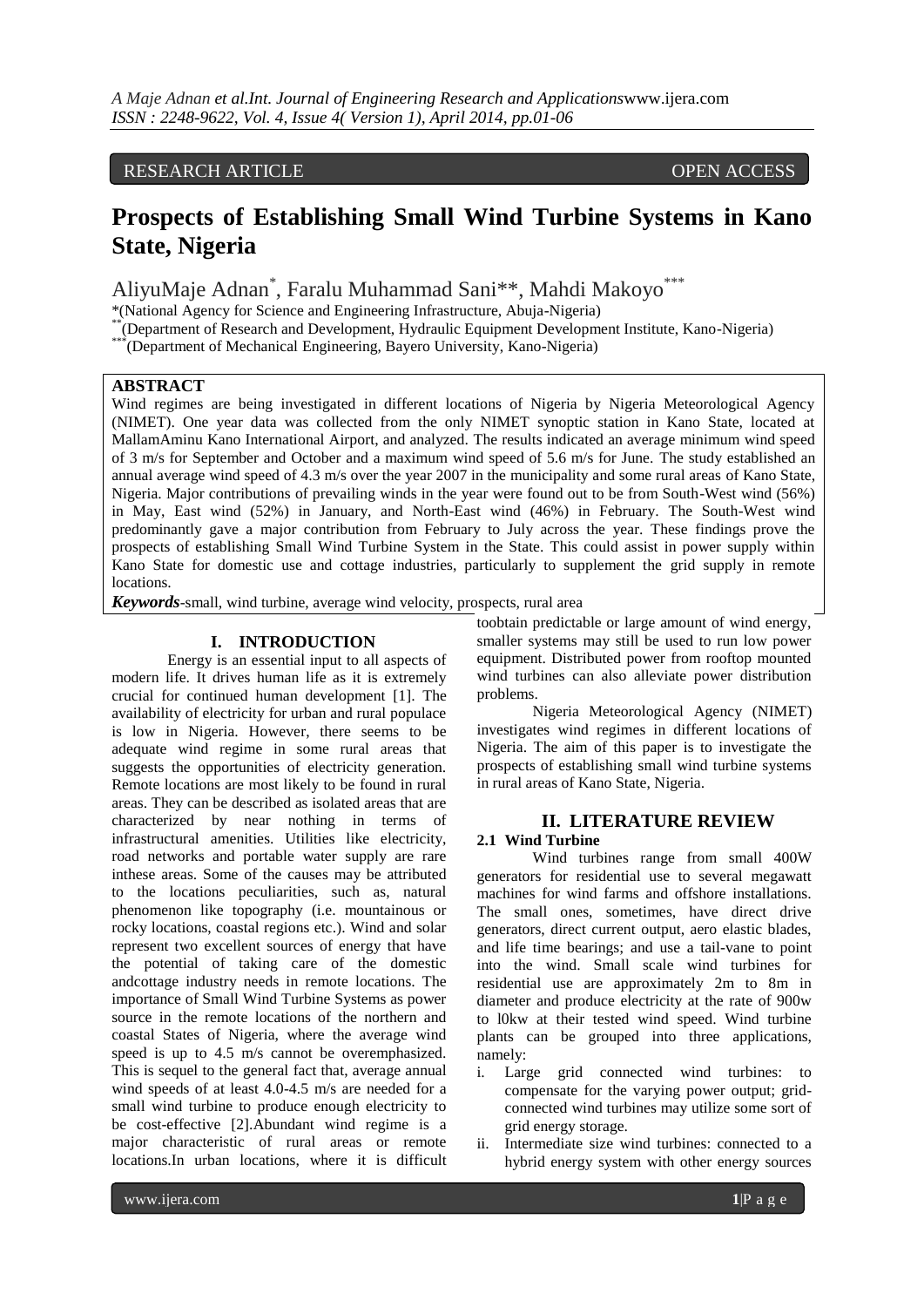such as photovoltaic, hydro and diesel or storage used in small remote grids or for special applications such as water pumping, battery charging or desalination.

iii. Small "stand alone" wind turbines: for water pumping, battery charging, heating, etc.

## **2.2 Classification of Wind Turbine Systems**

2.2.1 Small Wind Turbine Systems (SWTS)

Small wind turbine systems require less robust wind resources than large wind turbine systems. In Denmark, Mongolia, and in Arctic areas, records show tremendous use of Small Wind Turbine Systems of less than 5kw for battery charging. The power is used for TV sets, communication systems and small refrigerators[3]. Wind Turbine System thrives better in remote areas as offshore; onshore, near shore, mountainous areas, and non-developed areas without obstructions. Small-scale wind energy refers to wind turbines rated less than 50 kW which are generally intended to supply electricity to buildings, and which may or may not be connected to the grid. This is distinct to 'utility-scale' wind turbines, generally rated between several hundred kilowatts and a few megawatts each, which form wind farms onshore (predominantly in rural areas) and offshore, and are almost always grid-connected  $[4]$ .

# 2.2.2 Large Wind Turbine Systems (LWTS)

These are industrial and commercial wind turbine systems with rotor diameters of up to 45m and mounted on towers of up to 6.0m and above. They produce powers in multiples of megawatts. They are not applicable to households and rural farms. The only way they can serve household is through connecting them to national electric grid.

## **2.3 Principles of Wind Turbine System**

A turbine generally comprises of a wheel with attachment baffles which absorb the impingement of high pressure energy of moving fluid (water, air or steam) to continuously rotate. The energy in the rotating wheel is then either directly utilized to do work or is converted to useful electricity. Hence, we have the steam turbine, hydroturbine and wind turbines; all working on the same basic principles. Each turbine has a wheel (otherwise called rotor), a framework and the machine it drives.

In the special case of an electric generating turbine, the machine it drives is an electrical alternator. Specifically, a wind turbine has a rotor (comprising of blades and a shaft); a tallframework preferably called tower, for mounting the rotor and the machine it drives (e.g. water pump, grinding wheels, or electrical alternator).

The engineering of wind turbine construction entails designing and manufacturing of rotor blades whose airfoil properties permit easy propulsion of the rotor by low wind speed. It also demands the design and fabrication of a smooth moving rotor shaft in the requisite size of bearing to withstand weight and achieve a frictionless motion. It calls for a tower design to withstand extreme wind conditions, as well as form a formidable framework for the rotor bearing housings, gear boxes (as the case may be) and the machine or alternator. A wind turbine transforms kinetic energy in moving air to rotary mechanical energy that can be converted to electricity.

## **2.4 Wind Energy**

Wind is a natural phenomenon related to the movement of air masses caused primarily by differential solar heating of the earth's surface. Closer to the land surface the wind patterns change due to resistance and roughness of the terrain, houses, and hills; which affects the movement and makes it very hard to predict. At ground level, the wind speed is more or less zero [5]. Seasonal variations in the energy received from the sun affect the strength and direction of the wind. The ease with which aero turbines transforms energy in moving air to rotary mechanical energy suggests the use of electrical devices to convert wind energy to electricity. The first wind powered electricity was produced by a machine built by Charles F. Brush in Cleveland, Ohio in 1888. It had a rated power of 12 kW (direct current - dc). Direct current electricity production continued in the form of small scale, stand-alone (not connected to a grid) systems until the 1930's when the first large scale alternating current-ac turbine was constructed in the USA [6]. Wind energy has also been utilized, for decades, for water pumping as well as for milling of grains.

A study on the wind energy potentials for a number of Nigerian cities shows that the annual average wind speed ranges from 2.32 m/s for Port Harcourt to 3.89m/s for Sokoto[7]. The maximum extractable power per unit area, for the two cities was estimated at 4.51 and 21.97 watts per square meter of blade area, respectively.Wind energy used to be relied upon in the 1950s and 1960s for provision of water in many locations of the northern part of Nigeria. However, this was largely abandoned when the development of petroleum products reached advanced stages. In recent years, there are a few modern water pumps in some parts of the country. There is also one wind electricity generator of 5kW capacity supplying electricity from wind energy at SayyaGidanGada in Sokoto State [8].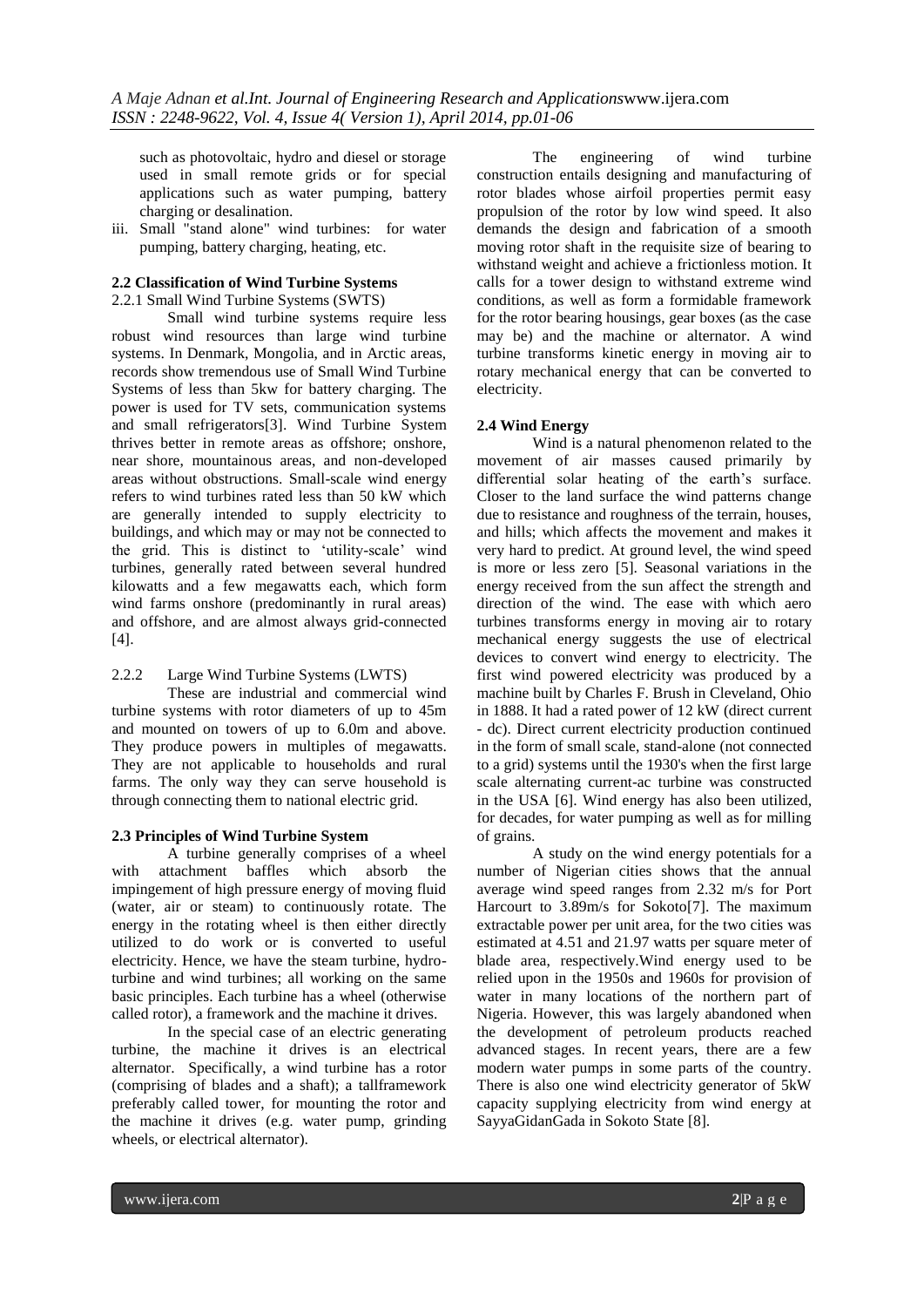#### **2.5 Wind Turbine Power**

The power in the wind is extracted by allowing it to blow past moving wings or blades that exert a torque on a rotor shaft. The amount of power transferred is expressed as:

$$
P = \frac{1}{2} C_p A \rho v^3 [9]
$$
 (1)

Where:  $P = power$  in watts,  $C_p = coefficient$  of performance,  $A =$  swept area of blade(s), m<sup>2</sup>

 $\rho$  = *density* of air, kg/m<sup>3</sup>, and  $v$  = average wind velocity, m/s

The wind power available to a wind turbine varies as the cube of the wind speed [9]. When the wind speed is doubled the power is multiplied eight times (power equation). As wind speed increases linearly with height above sea level, it is also a fact that extractable power available in wind increases with height.

When wind turbine extracts energy from air flow, the air is slowed down, which causes some of it to spread out and divert around the wind turbine to some extent without participating in the work of turning the rotor blades. This is the basis for the Betz limit. Albert Betz, a German physicist determined in 1919, that a wind turbine can extract at most 59% of energy in wind that flows through the turbine's cross section. The Betz limit applies to any wind turbine regardless of the design of the turbine. Wind speed is the most important parameter in the design and study of wind energy conversion devices [10].Because so much power is generated by higher wind speed, much of the average power available to a wind mill comes in short bursts. The consequence is that wind energy does not have as consistent an output as fuel-fired power plant. This is why it is customary to tap wind turbine electrical energy through batteries, whereby the output to supply remains constant.

#### **2.6 Environmental Aspects of Wind Power Utilization**

In many countries the public in general favors renewable energy sources such as wind power. On the other hand, deploying a wind farm in a local community sometimes raises local resistance due to the neighbor's', uncertainty and negative expectations about the wind turbines. This is rooted in the fact that the environmental advantages of wind power is on a global or national level, whereas, the environmental disadvantages of wind power is at a local or neighborhood level that is associated with the presence and operation of the wind turbines.

2.6.1 Environmental Advantages of SWTS

- No direct atmospheric emissions
- No liabilities after decommissioning
- Good energy balance
- Limited use of land
	- www.ijera.com **3**|P a g e
- 2.6.2 Environmental Disadvantages of SWTS
- Noise
- Visual impact on landscape
- Moving shadows
- Erosion
- Impact on birds
- Interference with electromagnetic communication
- Personnel safety

# **III.MATERIALS AND METHOD**

Wind data for Kano State, was collected from the Nigeria Meteorological Agency (NIMET) at MallamAminu Kano International Airport, Kano. The collected data covered the year 2007[11]. A Sample of the wind data is presented in Table 1 and 2. The cup-anemometer was used for measurement. This data forms the basis for any chance of success in the establishment of SWTS in Kano State. Simple mathematics for obtaining a mean and percentage was used to analyze the data. The data was obtained, from the Synoptic Station in Kano, with the following parameters:

- i. Latitude 12°03' North
- ii. Longitude 08°32' East
- iii. Altitude 475,8M (above sea level)

Table 1: Wind Speed for January, 2007 (NIMET, 2008)

| Time of<br>reading,<br>hours | Wind Velocity Range, knots          |           |           |          |   |  |  |
|------------------------------|-------------------------------------|-----------|-----------|----------|---|--|--|
|                              | 34 or more                          | $22 - 33$ | $11 - 21$ | $1 - 10$ | 0 |  |  |
|                              | Number of Occurrence (frequency) of |           |           |          |   |  |  |
|                              | Velocity Range at the Hour of       |           |           |          |   |  |  |
|                              | Observation                         |           |           |          |   |  |  |
| 0                            | 0                                   | 0         | 8         | 23       |   |  |  |
| 3                            | 0                                   | 0         | 7         | 23       | 1 |  |  |
| 6                            | 0                                   | 0         | 11        | 19       | 1 |  |  |
| 9                            | 0                                   | 3         | 25        | 3        |   |  |  |
| 12                           | 0                                   | 3         | 25        | 3        |   |  |  |
| 15                           | 0                                   | 2         | 22        | 7        |   |  |  |
| 18                           | 0                                   | 0         | 5         | 26       |   |  |  |
| 21                           | 0                                   | 0         | $\theta$  | 31       |   |  |  |
| Total                        | 0                                   | 8         | 103       | 135      | 2 |  |  |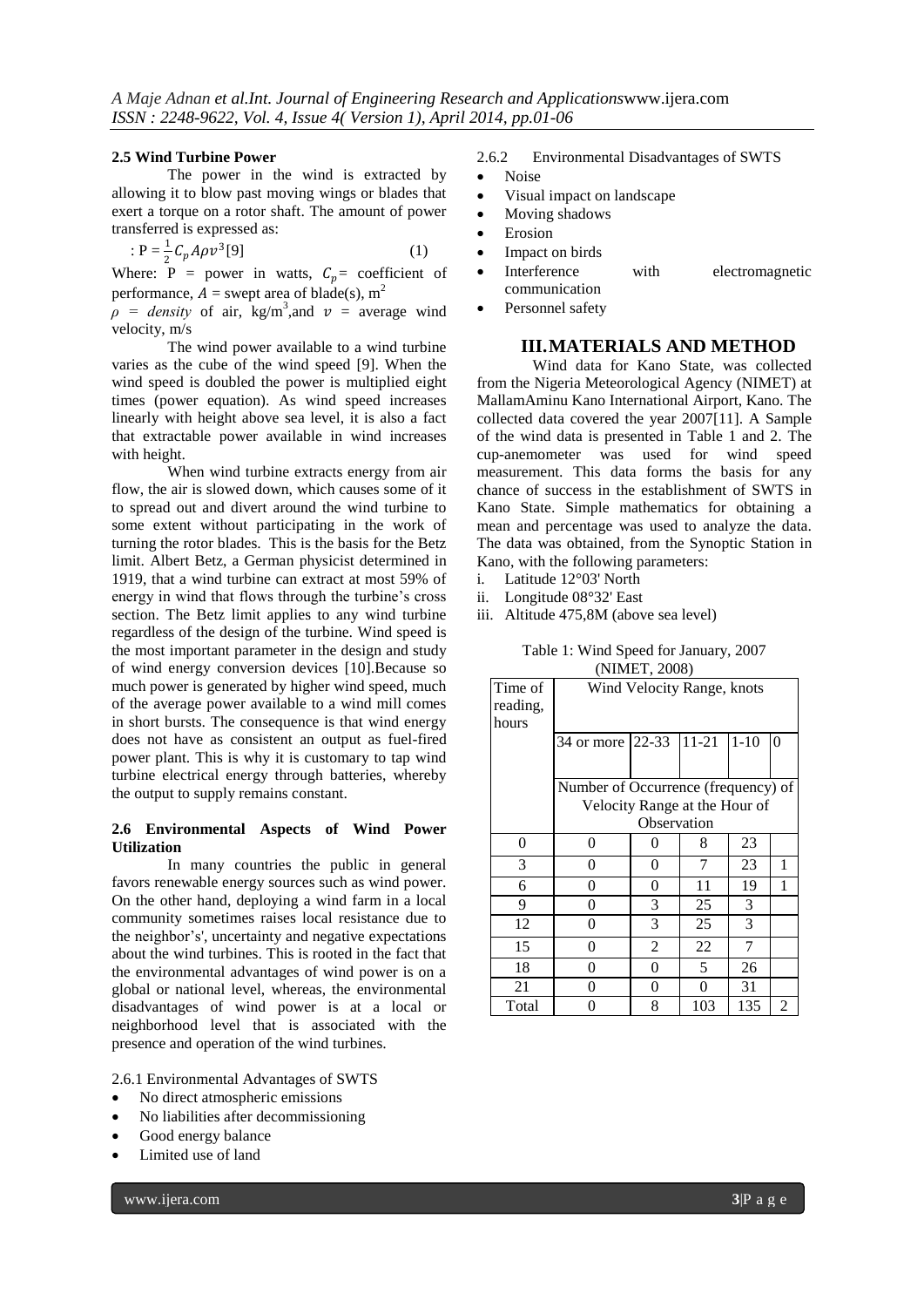| Time of  | $\frac{1}{2}$<br>Number of Occurrences of Prevailing |     |                |   |    |   |           |                |
|----------|------------------------------------------------------|-----|----------------|---|----|---|-----------|----------------|
| Reading, | Winds                                                |     |                |   |    |   |           |                |
| hours    | <b>NE</b>                                            | E   | <b>SE</b>      | S | SW | W | <b>NW</b> | N              |
| 0        | 23                                                   | 6   | 0              |   |    |   |           | $\overline{c}$ |
| 3        | 17                                                   | 11  | 0              |   |    |   |           | $\overline{2}$ |
| 6        | 6                                                    | 23  | 1              |   |    |   |           | $\overline{0}$ |
| 9        | 3                                                    | 26  | $\overline{2}$ |   |    |   |           | 0              |
| 12       | 9                                                    | 19  | 3              |   |    |   |           | 0              |
| 15       | 16                                                   | 14  | 1              |   |    |   |           | 0              |
| 18       | 12                                                   | 19  | 0              |   |    |   |           | 0              |
| 21       | 21                                                   | 9   | 0              |   |    |   |           | 1              |
| Total    | 107                                                  | 127 | 7              |   |    |   |           | 5              |

Table 2: Occurrence on Prevailing Winds for January, 2007 (NIMET, 2008)

Within the first hour (0 hour) for a given month; thirty one, thirty or twenty eight readings were taken: depending on the number of days in the month under consideration. Readings at hours 3, 6, 9 and etc. were similarly taken. For Table 1, thirty one readings were taken. Speed of wind between (1 - 10) knots occurred twenty three times, while speed of wind between (11-21) knots occurred eight times, making a total of thirty one readings taken (i.e.  $23 + 8$ ) = 31). Similarly Table 2 shows the number of occurrences of each prevailing wind during the thirtyone times readings for the month. At zero hour North-East (NE) wind prevailed twenty three times while East (E) wind, six times, and the North (N) wind prevailed only twice, (i.e.  $23+ 6 + 2 = 31$ readings).

#### **3.1 Synoptic Data Coverage**

A meteorological station may be defined as a collection of instruments and observing systems, existing today or for periods of time past, which together may be considered as a common source of observations associated with a given location [12]. In any station, synoptic readings as well as climatic readings are taken by different instruments. Synoptic readings include: weather, cloud, wind and pressure. Climatic readings are for temperature, rainfall etc. A synoptic based station has an average station spacing of 50km. This means that the data from the station in respect of the synoptic readings are applicable within a 50km radius of the station [12]. Hence the data collected is applicable to the following local government areas of Kano State: (1) Fagge, (2) Dala, (3) Gwale, (4) Kano Municipal, (5) Nassarawa, (6) Tarauni, (7) Kumbotso, (8) Ungogo, (9) DawakinTofa, (10) Tofa, (11) RiminGado, (12) Minjibir, (13) Gezawa, (14) Bichi, (15) Gabasawa,

(16) Madobi, (17) Warawa, (18) Dambatta, (19) Makoda, (20) Tsanyawa, (21) Wudil, (22) Dawakin Kudu, (23) Kura, and (24) GarunMalam. This gives coverage of more than 54% of the State. It is nevertheless anticipated that citing another synoptic station outside the Kano municipality will cover more areas of the state.

3.2 Wind Data Analysis

From Table 1 the mean wind speed was .computed. It should be noted that one knot is approximately equal to half a meter per second, i.e. 1 knot  $= 0.5$ m/s [13].

Mean = Total sum of observations divided by total number of observations

i.e.: Mean=
$$
\frac{\sum x_i f_i}{\sum f_i}
$$
 (2)

Where  $x_i = observed data$ :

 $f_i$  = frequency or number of times  $x_i$ occurred

$$
i = 1, 2, 3, \dots, n
$$
  
\n
$$
\sum f = f_1 + f_2 + f_3
$$
  
\n
$$
\sum xf = x_1f_1 + x_2f_2 + x_3f_3 + \dots + x_nf_n
$$

Hence (from Table 1):

For velocity range (34 knots or more), frequency  $= 0$ (no occurrence)

For velocity range  $(22 - 33 \text{ knots})$ , wind velocity = 22+33  $\frac{+55}{2}$  = 27.5 knots, and frequency = 8

For velocity range  $(11 - 21$  knots), wind velocity = 11+21  $\frac{12}{2}$  = 16 knots, and frequency = 103

For velocity range  $(1 - 10 \text{ knots})$ , wind velocity =  $1 + 10$  $\frac{10}{2}$  = 5.5 knots, and frequency = 135

For (0 knots), wind velocity = 0, and frequency =  $2$ 

3.2.1 Mean Wind Speed Computation

Using wind velocities obtained for the ranges in Table 1, and equation (2), the average or mean wind speed is evaluated as follows:

Mean wind speed =  $\frac{34 \times 0 + 27.5 \times 8 + 16 \times 103 + 5.5 \times 135 + 0 \times 2}{28}$  $0+8+103+135+2$ 

 $= 10.526$  knots

From standard conversion table:

 $1 \text{ knot} = 1.15 \text{ mph}$  (miles per hour)

1 mph  $= 0.447 \text{m/s}$  (meter per second) Hence: 1 knot =  $1.15 \times 0.447$  m/s

 $= 0.514$  m/s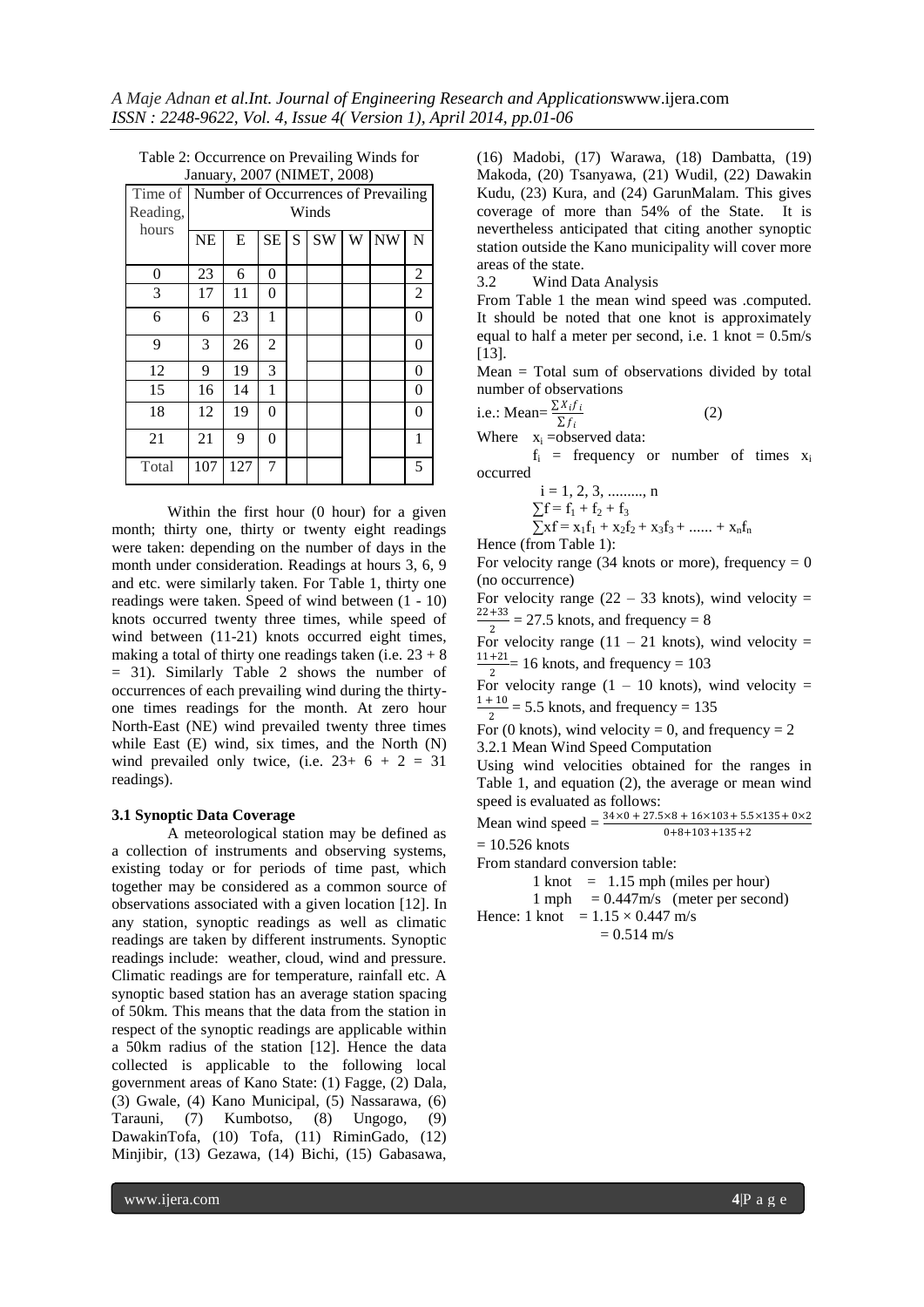| Months    | Average<br>Wind<br>Speed, m/s | <b>Contribution of Prevailing</b><br>Winds, % |           |             |           |                          |        |
|-----------|-------------------------------|-----------------------------------------------|-----------|-------------|-----------|--------------------------|--------|
| January   | 5.4                           | E                                             | NE        | Others      |           |                          |        |
|           |                               | 52                                            | 43        | 5           |           |                          |        |
| February  | 4.3                           | <b>NE</b>                                     | E         | N           | Others    |                          |        |
|           |                               | 46                                            | 25        | 14          | 15        |                          |        |
| March     | 4.0                           | <b>NE</b>                                     | E         | N           | Others    |                          |        |
|           |                               | 37                                            | 32        | 12          | 19        |                          |        |
| April     | 4.9                           | <b>SW</b>                                     | E         | NE          | $S-E$     | $\ensuremath{\text{NW}}$ | Others |
|           |                               | 30                                            | 14        | 12          | 12        | 12                       | 20     |
| May       | 4.8                           | <b>SW</b>                                     | W         | S           | Others    |                          |        |
|           |                               | 56                                            | 18        | 10          | 16        |                          |        |
| June      | 5.6                           | <b>SW</b>                                     | W         | S           | Others    |                          |        |
|           |                               | 53                                            | 24        | 14          | 9         |                          |        |
| July      | 5.0                           | <b>SW</b>                                     | W         | S           | Others    |                          |        |
|           |                               | 49                                            | 29        | 13          | 9         |                          |        |
| August    | 3.6                           | <b>SW</b>                                     | W         | S           | Others    |                          |        |
|           |                               | 39                                            | 32        | 15          | 14        |                          |        |
| September | 3.0                           | <b>SW</b>                                     | W         | <b>NW</b>   | Others    |                          |        |
|           |                               | 43                                            | 14        | 11          | 32        |                          |        |
| October   | 3.0                           | E                                             | <b>SW</b> | W           | <b>NE</b> | Others                   |        |
|           |                               | 24                                            | 19        | 15          | 11        | 31                       |        |
| November  | 3.6                           | E                                             | <b>NE</b> | $\mathbf N$ | Others    |                          |        |
|           |                               | 35                                            | 28        | 16          | 21        |                          |        |
| December  | 3.9                           | NE                                            | E         | N           | Others    |                          |        |
|           |                               | 41                                            | 39        | 14          | 6         |                          |        |

Table 3: Average Wind Speed, m/s and Percentage Contributions of Prevailing Winds for 2007

Hence, 10.5 knots =  $10.526 \times 0.514$  m/s = 5.4m/s

Therefore the average wind speed for January, 2007 is determined to be 5.4 m/s. Similarly, the average wind speeds for each moth of the year were evaluated and presented in Table 3.

Thus, the annual average wind speed for the year 2007 is evaluated as:

Annual average wind speed for 2007 =

 $\frac{5.4+4.3+4+4.9+4.8+5.6+5+3.6+3+3+3.6+3.9}{13} = 4.3 \text{ m/s}$ 12

3.2.2 Contribution of Prevailing Winds

The percentage contribution from each wind for January, 2007 was computed arithmetically using Table 2 as follows:

The total wind occurrence is  $(107 + 127 + 7 + 5)$ 246)

Percentage contribution from North-East wind (NE)  $is = \frac{107}{246} \times 100\% = 43\%$ 

Percentage contribution from East wind (E)

 $=\frac{127}{316} \times 100\% = 52\%$ 

246 Percentage contribution from other winds

 $=\frac{12}{344}$  $\frac{12}{246} \times 100\% = 5\%$ 

Similarly, percentage contributions from each wind for every moth of the year were calculated and presented in Table 3.

## **IV.DISCUSSION OF RESULTS**

The data analysis has shown that the minimum average wind speed for the year in some parts of Kano State was realized in both September and October, 2007 at 3.0 m/s. The medium average wind speed was 4.0 m/s for March. The maximum average wind speed was obtained in June, at 5.6 m/s. The annual average wind speed for the year was established at 4.3 m/s. Major contributions of prevailing winds in the year were from South-West wind (56%) in May, East wind (52%) in January, and North-East wind (46%) in February. South-West wind predominantly gave a major contribution of the prevailing winds from February to July across the year.

#### **V. CONCLUSION**

This study established the prospects of establishing SWTS in Kano State, Nigeria. An annual average wind speed of 4.3 m/s over the year, 2007 in the municipality and some rural areas of Kano State